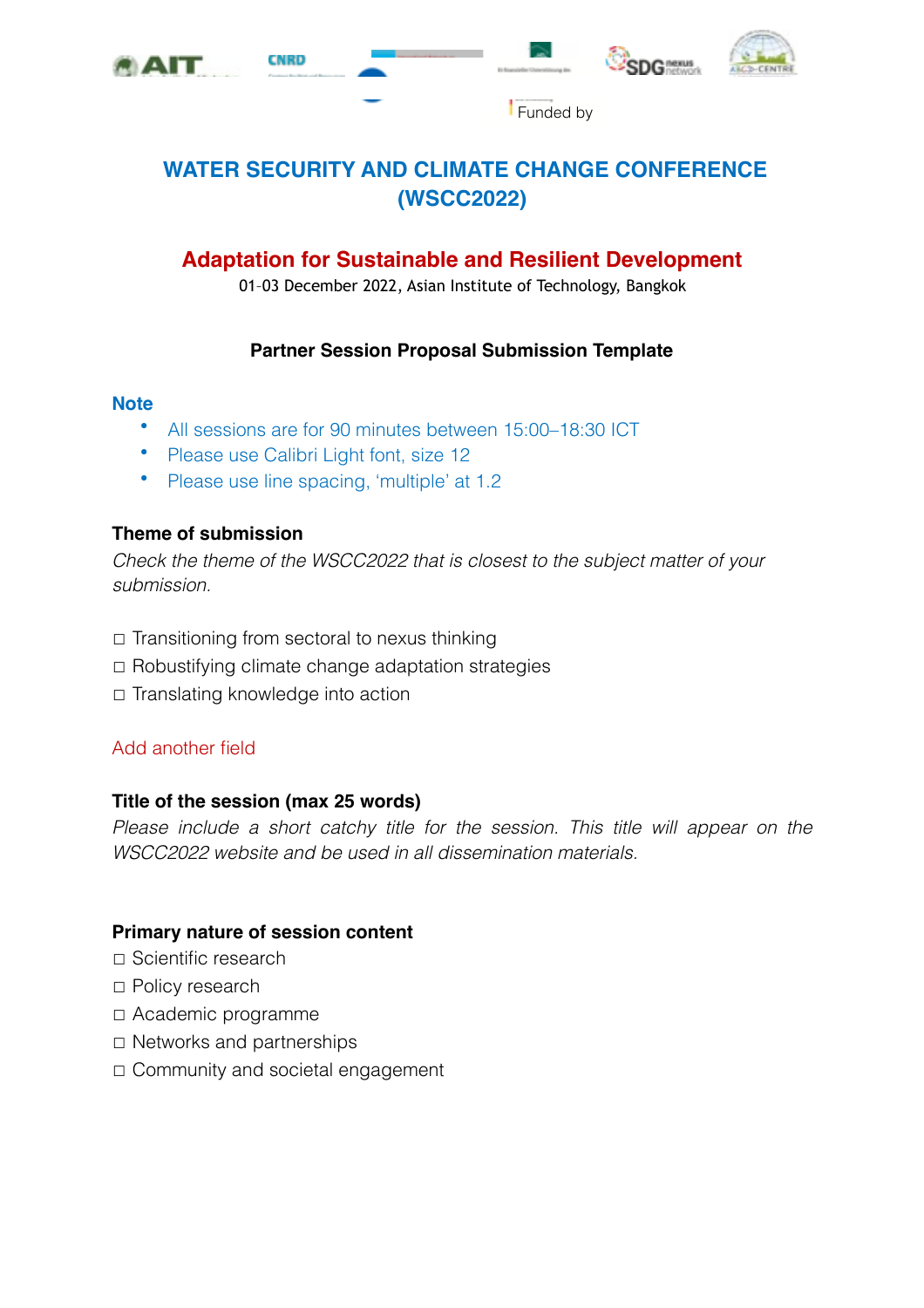







**Funded by** 

# **WATER SECURITY AND CLIMATE CHANGE CONFERENCE (WSCC2022)**

# **Adaptation for Sustainable and Resilient Development**

01–03 December 2022, Asian Institute of Technology, Bangkok

#### **Preferred date for the session**

*Conference organizers will try to accommodate your preferred dates but cannot commit.*

- ☐ 01 December 2022 (Thursday)
- ☐ 02 December 2022 (Friday)
- ☐ 03 December 2022 (Saturday)

## **Proposed mode of delivery**

☐ Online ☐ In person

## **Abstract (max 300 words)**

*Please include a succinct summary of the proposed session, highlighting the notable features and modalities.* 

## **Organizer/s of the session (max 150 words)**

*Please include a brief description of the organization/s who will be conducting the session.* 

## **Objective of the session (max 250 words)**

*Please provide a brief background to the session, and explain its main objectives and the outcomes it aspires to achieve.*